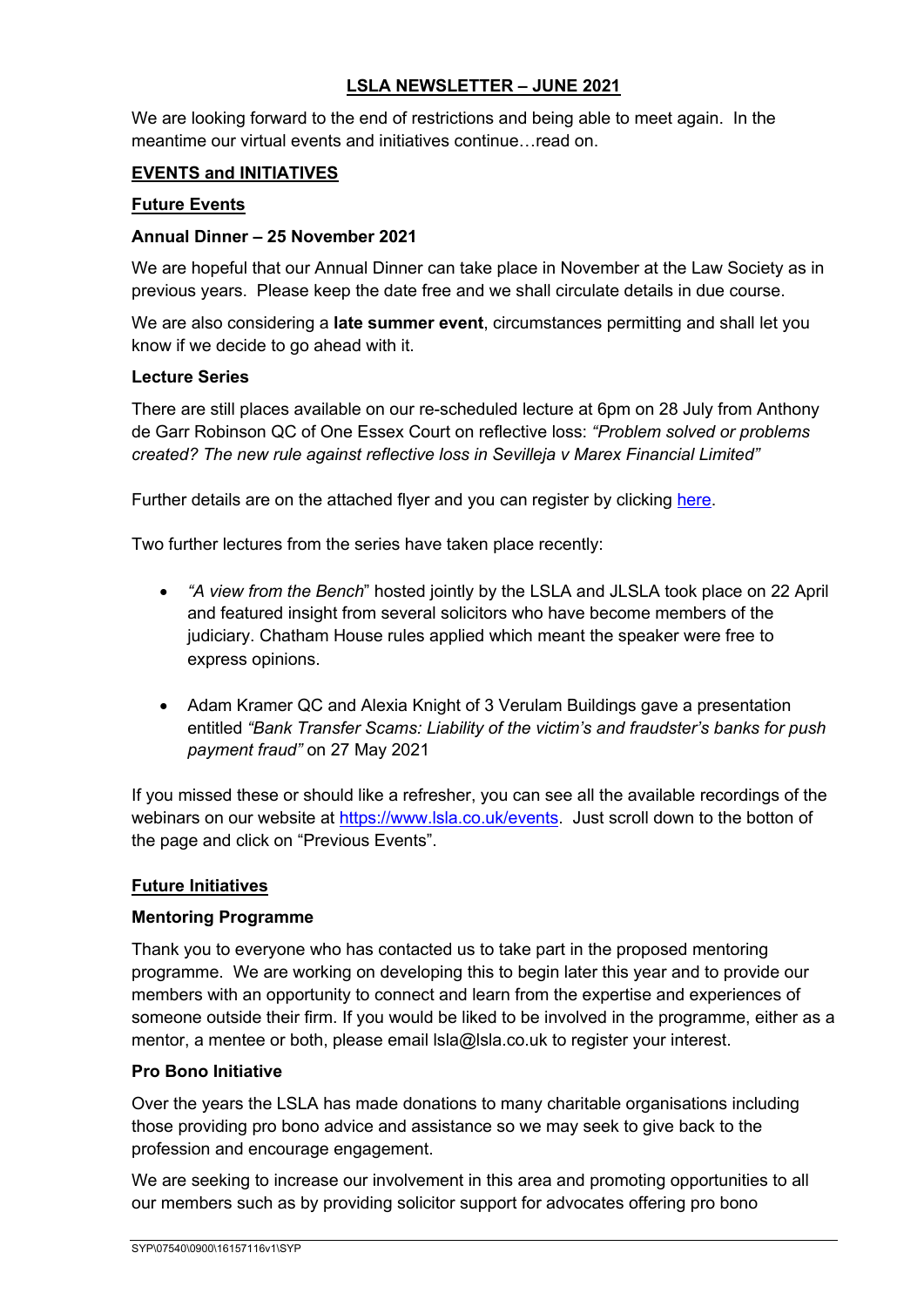representation, offering legal advice on matters involving human rights, assisting litigants in person and providing advisory work in fields such as corporate governance, intellectual property and employment. To facilitate members' involvement we have published a list of organisations with which we already have links and which offer pro bono advice and assistance so members may contact them, if they wish, to assist with their work. The list and further details on our pro bono initiative are available on our website lsla.co.uk.

The list is not exhaustive. If you have any suggestions for organisations you think should be included on the list please email  $\text{lsla@lsla.co.uk}$  so our committee may consider including it.

### **Past Events and Initiatives**

#### **London International Disputes Week 10-14 May**

Many of our committee members took part in the core programme and member-events of LDW. Despite being held remotely, the week-long event drew attention from over 1,000 participants from 66 different countries who attended the core ticketed programme, and an estimated 7,500 attendances at the numerous member-hosted events. It was an excellent opportunity to catch up with others and to listen to debates on current topics including:

- *"London and the new, decentralised disputes resolution landscape"* which featured contributions from Julian Acratopulo
- *"Breaking the mould – new approaches to evidence in the digital age"* with contributions from Chris Bushell
- *"Career development in the new normal (whatever that is)"* with contributions from Charlotte Hill
- *"Beyond attrition: is winning at all costs consistent with wellbeing and mental health?"* which was chaired by Ed Crosse.

#### **Witness Statements**

As many of our members shall be aware the new Practice Direction on the preparation of witness statements for use at trials in the Business and Property Courts, came into effect earlier this year. Our President Chris Bushell sat on the working group which spent nigh on 3 years reviewing the old rules and seeking to put in place and foster a culture of best practice to the benefit of witnesses and judges alike.

If you have any feedback to share on the new rules please contact Chris at Chris.Bushell@hsf.com.

## **Feedback for Court User Groups**

The LSLA sends representatives to both the Chancery and Commercial Court User Groups. Both groups are keen to receive feedback on all aspects of the operation of the relevant courts. If members have comments or concerns they are encouraged to pass them on to the LSLA representatives so that they can be raised at the next user group meeting. This is an opportunity to raise issues directly with the judiciary and court administrator.

For feedback on:

• the Chancery Division Courts please contact: nicholas.heaton@hoganlovells.com or patrick.wheeler@collyerbristow.com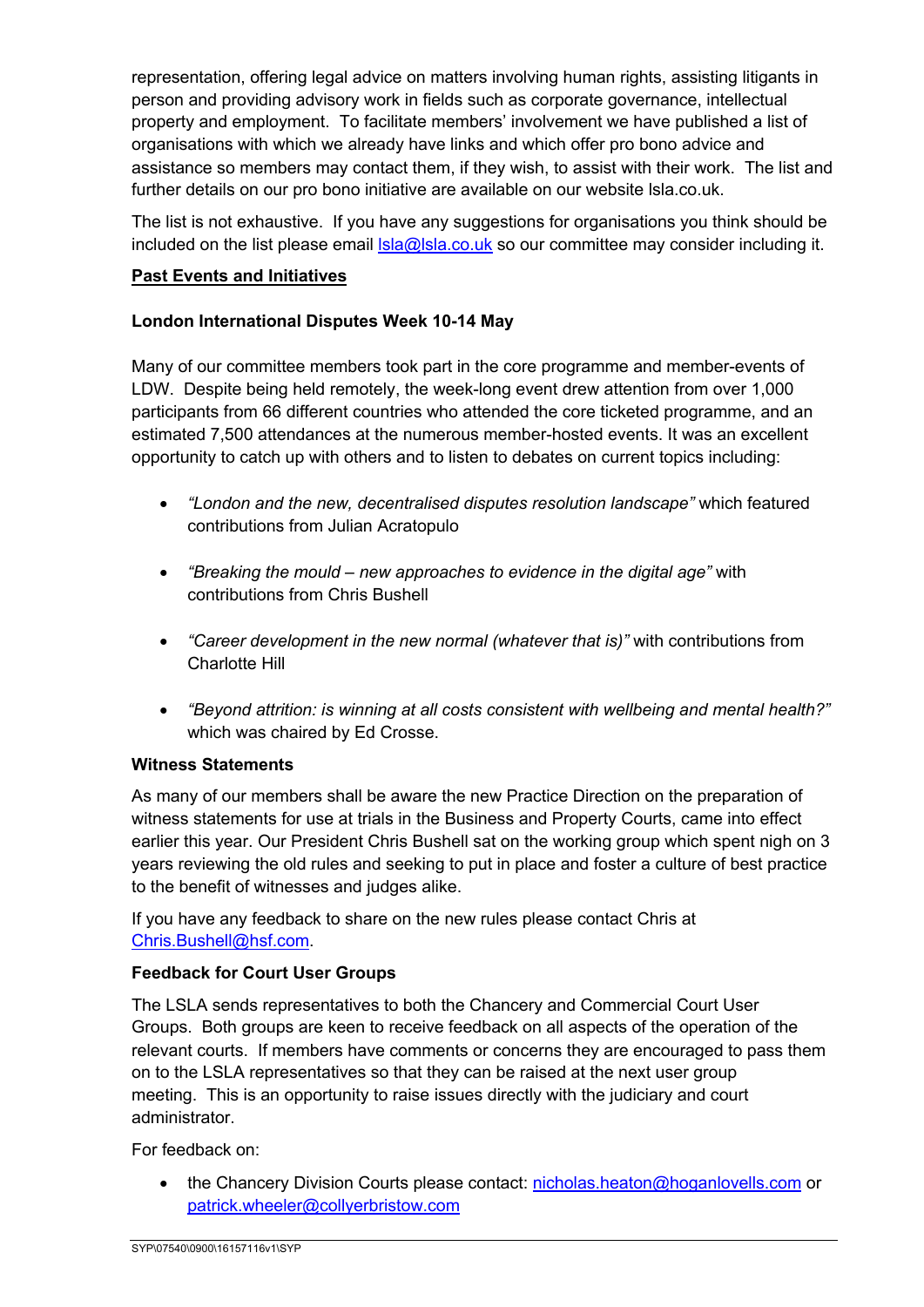- the Commercial Court please contact: Ed.crosse@simmons-simmons.com
- the Financial List contact Chris.Bushell@hsf.com

## **PRESS AND PUBLICITY**

Some of the LSLA and JSLSA committee members' recent publicity includes:

- 5 May, New Law Journal "*Cold cases: living expenses & freezing injunctions" by*  Natalie Todd and Richard Swan (see https://www.newlawjournal.co.uk/content/coldcases-living-expenses-freezing-injunctions)
- 14 May, Law Society Gazette featured comments from Charlotte Hill in its article entitled "'Presenteeism is a curse': Cherie Blair backs flexible working post-pandemic" (see https://www.lawgazette.co.uk/news/presenteeism-is-a-curse-cherie-blair-backsflexible-working-post-pandemic/5108504.article)
- 24 May, Law Society Gazette "Tackling cyber threats as the pandemic abates" by Leigh Callaway (see https://www.lawgazette.co.uk/practice-points/tackling-cyberthreats-as-the-pandemic-abates/5108585.article)
- 3 June, Global Legal Post, included comments from David Greene in its article "Negotiations for UK to join trans-Pacific trade pact welcomed by Law Society" (see https://www.globallegalpost.com/big-stories/negotiations-for-uk-to-join-trans-pacifictrade-pact-welcomed-by-law-society-83265745/)

Please remember to respect the publisher's and writer's copyright in the above articles.

## **LINKEDIN AND WEBSITE**

You can find out more about the association on our website at https://www.lsla.co.uk/ and our LinkedIn page at https://www.linkedin.com/company/london-solicitors-litigationassociation/

## **THE JUNIOR LSLA**

The JLSLA provides:

- Webinars/Seminars designed to offer practical tips on procedural and substantive legal issues commonly faced by junior civil litigators in an interactive and relaxed atmosphere;
- Networking events for members to meet and form contacts in their peer group; and
- E-news on recent and future activity and key developments with the aim of ensuring that the junior perspective is reflected in the LSLA's responses to consultation papers.

The JLSLA is aimed at solicitors of 8 years' PQE and less. Members of the LSLA will automatically become members of the JLSLA if they qualify by year of admission and complete the relevant section of the membership form.

The JLSLA also has firm Champions, who act as the point of contact between the JLSLA committee and their firm.

If you are interested in joining the JLSLA or being the JLSLA Champion for your firm, please contact the JLSLA President, Charlotte Hill at charlotte.hill@penningtonslaw.com.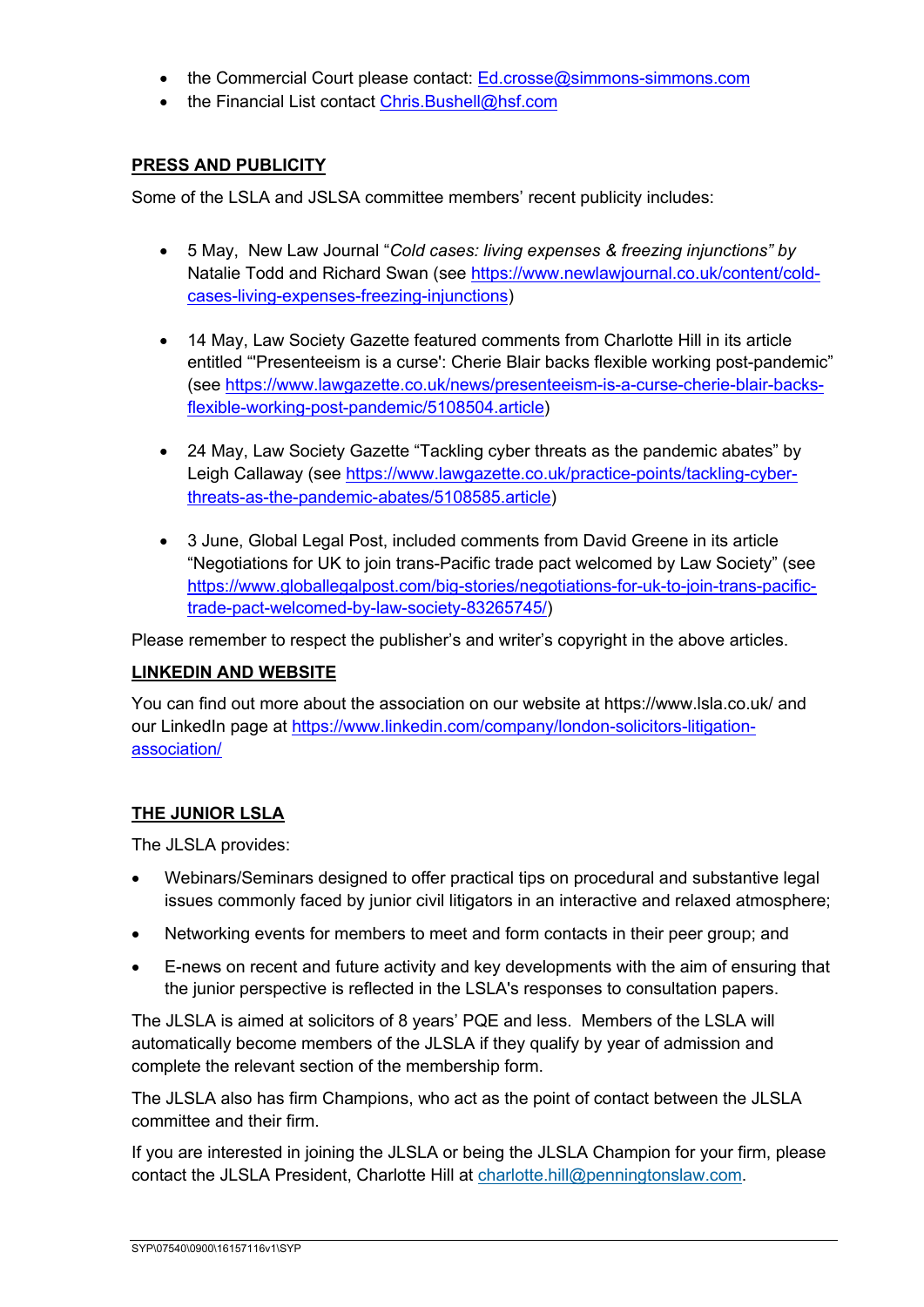Join the JLSLA LinkedIn page to receive updates on JLSLA events and initiatives: https://www.linkedin.com/company/66587315/

### **MEMBERSHIP**

The LSLA membership continues to grow and we now have 3,500 members with over 1,400 members of the JLSLA and 40 corporate members.

Corporate membership can offer a real saving to firms. Essentially, for £500 a firm with corporate membership can register an unlimited number of litigation solicitors working for it in London as members. Please contact Ceri Morgan at ceri.morgan@hsf.com if you would like further information or to take out corporate membership.

Otherwise, you can join the LSLA by visiting our website at https://www.lsla.co.uk. If you are 8 years PQE or less you will automatically become a member of the JLSLA if you input your year of admission when completing your online membership application.

### **EMAIL NOTIFICATIONS**

Some of our members say that they are, on occasion, not receiving email notifications for LSLA and Junior LSLA events. We have been advised that such notifications may sometimes be blocked by our members' firm's IT servers, which automatically quarantine emails received from, for example, "donotreply" email addresses.

Should you not be receiving our email notifications, we would advise you to contact your firm's IT team and request that they "whitelist" both donotreply@lsla.co.uk and lsla@lsla.co.uk.

## **ONLINE PAYMENTS FOR LSLA EVENTS**

When making payments for membership and our events we would kindly request that you quote the correct data to identify the matter to which the payment relates. Incorrect identification often occurs where a firm's accounts team makes a payment to the LSLA as an existing payee, using old order data rather than updating the payment instruction to include the new order number.

Updating payment data to correctly reference the event to which a payment relates would significantly ease the LSLA's administrative burden. Thank you for your continued support and assistance.

## **LSLA WEBSITE**

Our website at https://www.lsla.co.uk/ includes: details of our forthcoming events, copies of the responses we have filed to recent consultations, recent articles and press citing members of the association, and past editions of the newsletter.

You can also join the LSLA via our website as well as sign up for future events on it.

We hope that our website will prove a source of information for members. Please let us know if you have any comments on it.

#### **LIST OF SUPERVISING SOLICITORS**